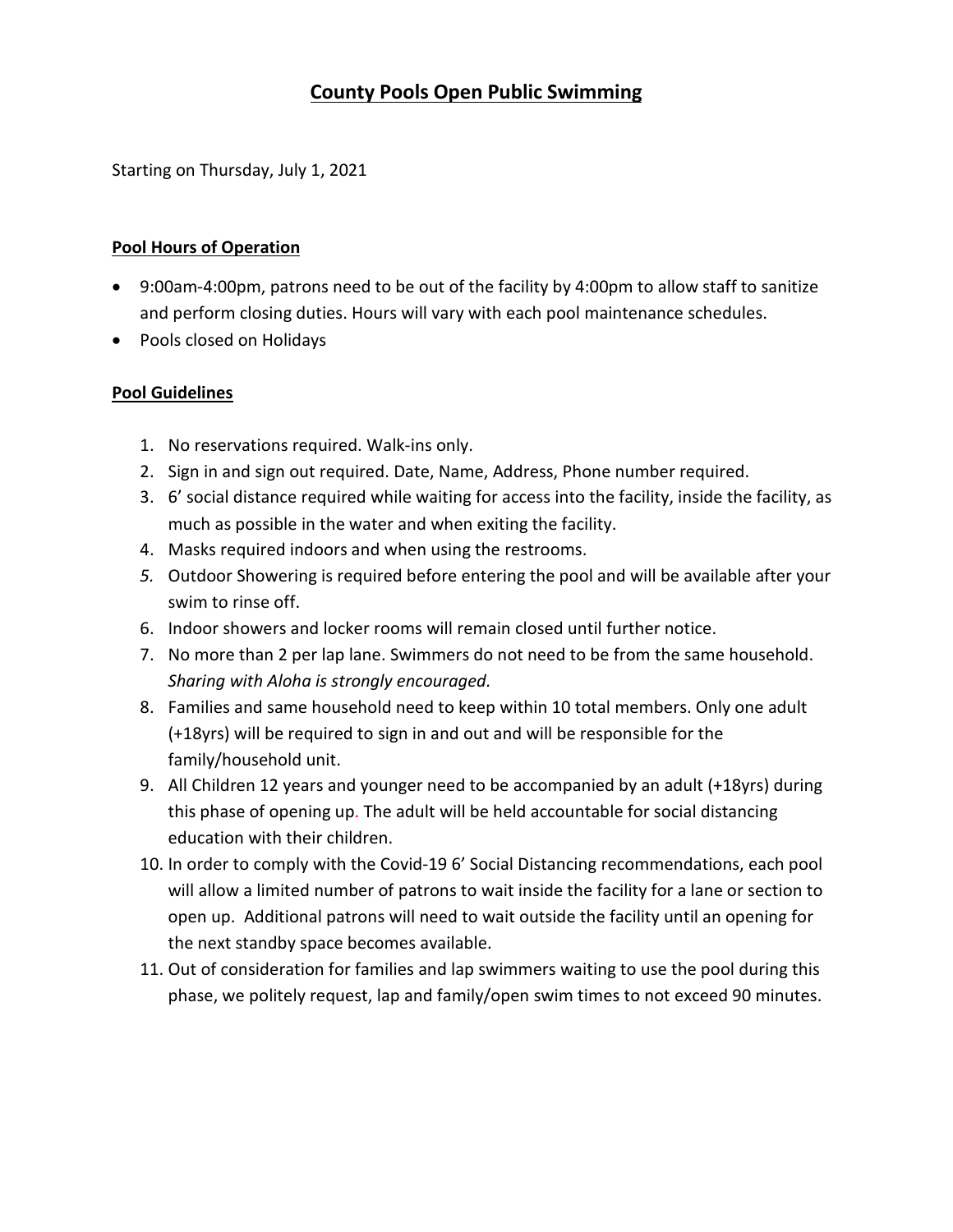## **Pool Capacity per Pool**

### **Upcountry 50 Meter Pool, Training Pool and Keiki Wading Pool**

10 Lap Lanes Hours of Operation: M, T, W, F, SAT 9:00-4:00 Maintenance Day Hours: Thursdays 10:00-4:00, Sundays 12:00-4:00 120 Total Facility Capacity

- 95 in pool (20 Lap Swimmers, 75 Open Swim)
	- $\triangleright$  To include Lap swimmers in Lap Lanes and Family/Open Swim in Open Section in 50 Meter Pool and Families in Training Pool and Keiki Wading Pool
- 25 on Deck

#### **New Wailuku 20 Yd. Pool**

No Lap Lanes Hours of Operation: M, T, TH, F, SA 9:00 – 4:00 Maintenance Day Hours: Wednesday 10:00-4:00, Sundays 12:00-4:00 45 Total Facility Capacity

- 35 in Pool
	- $\triangleright$  To include Kupuna, Water Exercisers and Families in 20 Yard Pool
- 10 on Deck

### **Kokua 25 Yd. Pool**

8 Lap Lanes Hours of Operation: M, T, W, F, SAT 9:00-4:00 Maintenance Day Hours: Thursdays 10:00-4:00, Sundays 12:00-4:00 Total Facility Capacity 64

- 49 in Pool (16 Lap Swimmers, 33 Open Swim)
	- $\triangleright$  To include Lap Swimmers in Lap Lanes and Families/Open Swim in Open section
- 15 on Deck

### **Shiraishi 25 Yd. Pool**

4 Lap Lanes Hours of Operation: M, T, TH, F, SA 9:00 – 4:00 Maintenance Day Hours: Wednesday 10:00-4:00, Sundays 12:00-4:00 Total Facility Capacity 56

- 41 in Pool (8 Lap Swimmers, 33 Open Swim)
	- To include Lap Swimmers in Lap Lanes and Families/Open Swim in Open section
- 15 on Deck

### **Sakamoto 50 Meter Pool**

6 Lap Lanes Hours of Operation: M, T, W, F, SAT 9:00-4:00 Maintenance Day Hours: Thursdays 10:00-4:00, Sundays 12:00-4:00 Total Facility Capacity 110

- 75 in water (12 Lap Swimmers, 63 Open Swim)
	- $\triangleright$  To include Lap Swimmers in Lap Lanes and Families/Open Swim in Open section
- 35 on Deck